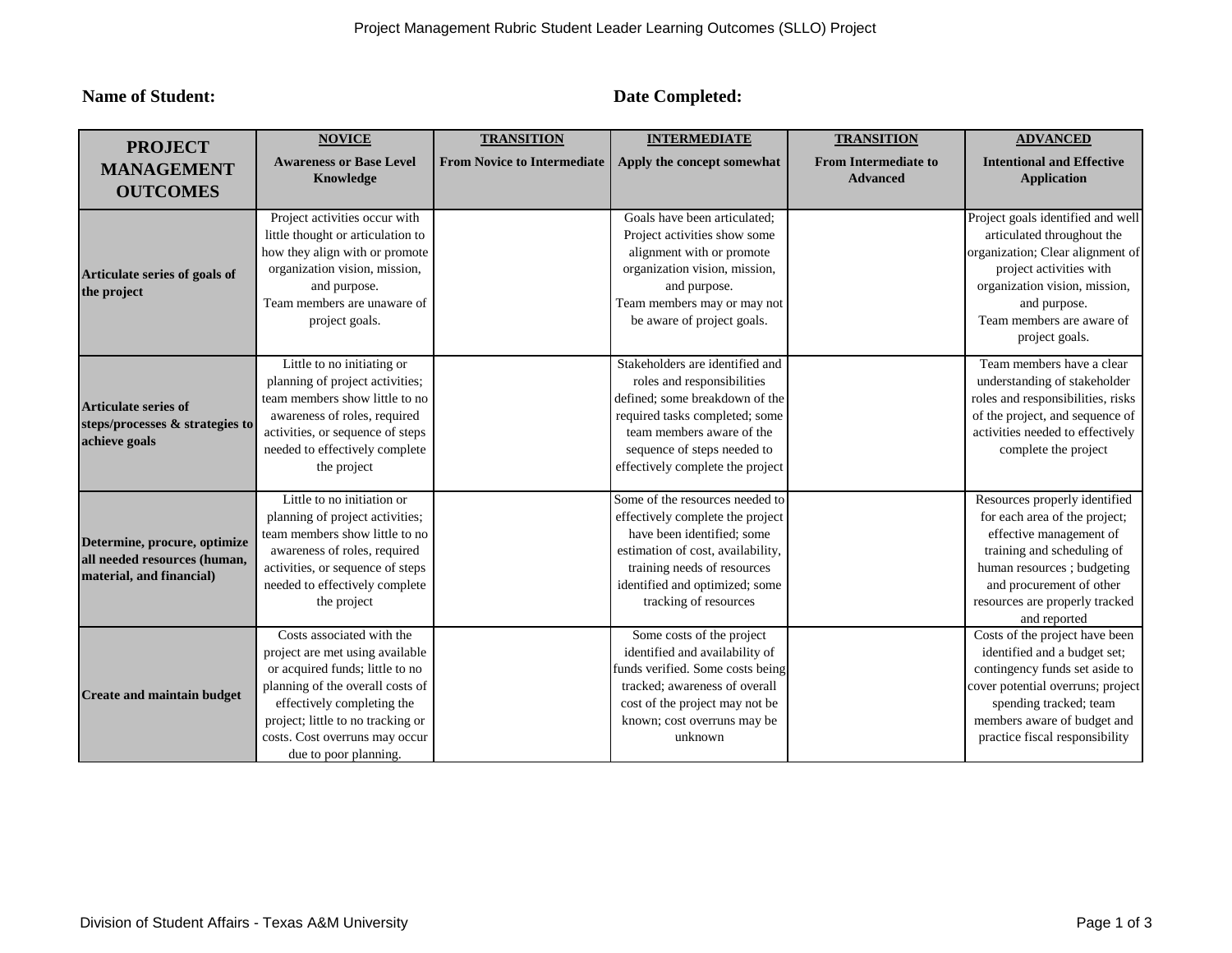| <b>PROJECT</b><br><b>MANAGEMENT</b><br><b>OUTCOMES</b> | <b>NOVICE</b><br><b>Awareness or Base Level</b><br>Knowledge                                                                                                              | <b>TRANSITION</b><br><b>From Novice to Intermediate</b> | <b>INTERMEDIATE</b><br>Apply the concept somewhat                                                                                                                                                  | <b>TRANSITION</b><br><b>From Intermediate to</b><br><b>Advanced</b> | <b>ADVANCED</b><br><b>Intentional and Effective</b><br><b>Application</b>                                                                                                                                       |
|--------------------------------------------------------|---------------------------------------------------------------------------------------------------------------------------------------------------------------------------|---------------------------------------------------------|----------------------------------------------------------------------------------------------------------------------------------------------------------------------------------------------------|---------------------------------------------------------------------|-----------------------------------------------------------------------------------------------------------------------------------------------------------------------------------------------------------------|
| Calculate time on task                                 | Little to no estimation of time<br>needed to complete tasks or<br>tasks not fully identified                                                                              |                                                         | Some tasks known and<br>estimated, or only high-level<br>planning estimates completed<br>without consideration for skill<br>and availability of assigned<br>resources                              |                                                                     | Tasks necessary to complete<br>project identified and estimated<br>based on skill and availability<br>of assigned resources                                                                                     |
| Initiate the tasks                                     | Advisor driving task completion<br>through reminders and regular<br>interventions                                                                                         |                                                         | Most tasks initiated by project<br>lead with some consideration to<br>the established plan and when<br>the task needs to be completed                                                              |                                                                     | Project Lead fully managing<br>project task start and end;<br>opportunities and risks<br>identified and communicated<br>and tasks adjusted accordingly                                                          |
| <b>Perform and Manage tasks</b>                        | Tasks completed ad hoc; rework<br>affecting timeline; no regular<br>meetings or communication<br>channels to obtain task status<br>and address risks/make<br>improvements |                                                         | Some tasks completed with<br>quality issues requiring rework;<br>communication channels and<br>feedback loops not fully setup<br>so task status can be<br>tracked/adjustments made as<br>necessary |                                                                     | Project lead has established<br>feedback loops and regular<br>meetings/communication<br>channels to obtain task status<br>and make adjustments as<br>needed; tasks being completed<br>on time with high quality |